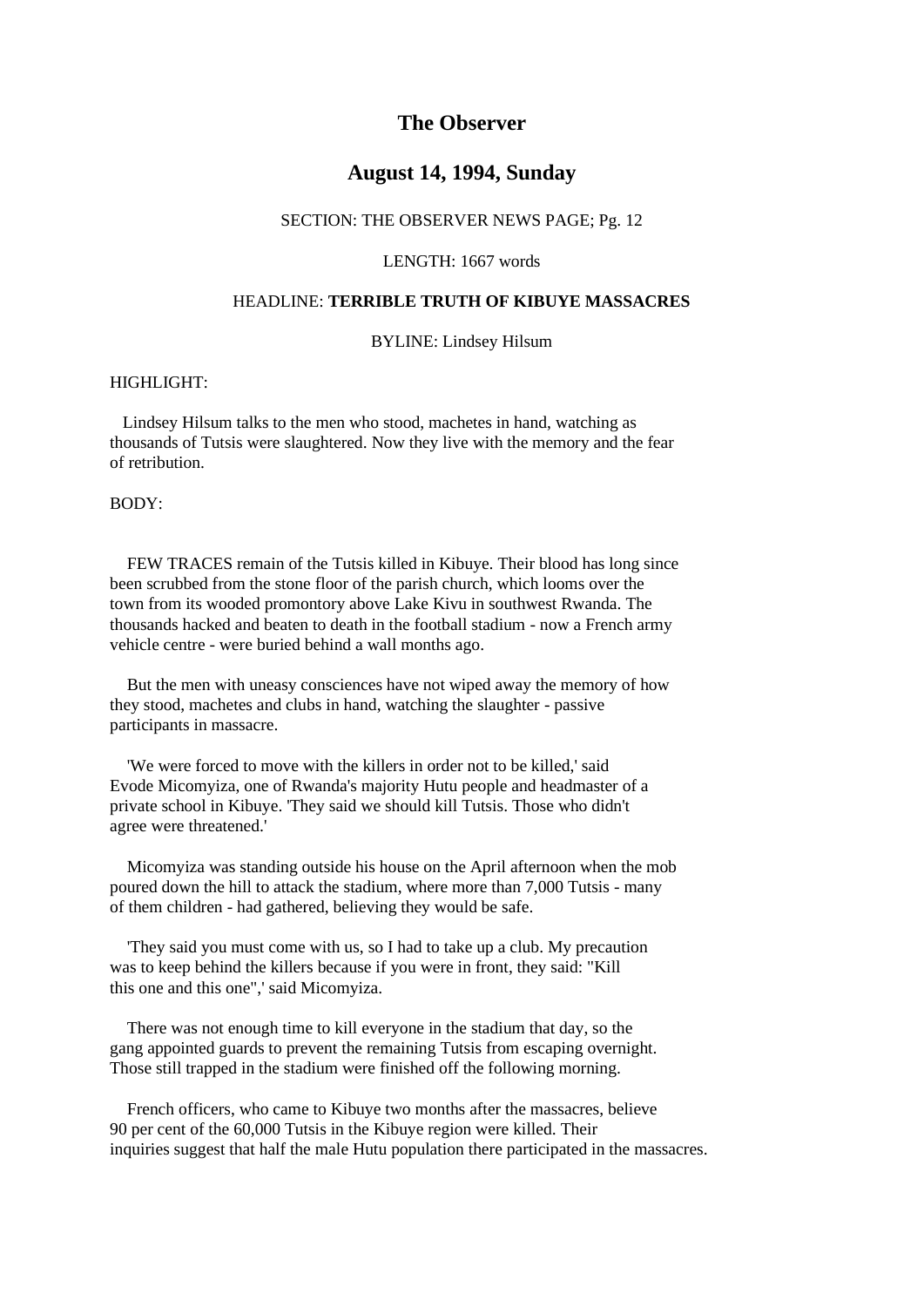The issue facing United Nations human rights investigators trying to piece together what happened in Rwanda is to distinguish those who orchestrated the killings from those who were forced to join in. They must create a hierarchy of guilt in a country where few people disobey orders and many condemn the killings in one sentence while justifying them in the next.

 In the Kibuye region, now in the French protection zone, more than 15 per cent of the population was Tutsi, and inter-marriage was common. People tell stories of Hutu men who sheltered Tutsi friends in their houses but, to satisfy the killing gangs, murdered other Tutsis elsewhere. There are those who killed Tutsi friends to protect their own Tutsi wives. Some are said to have killed their Tutsi wives by poison, or buried them alive, to spare them a more horrible death.

 Then there are others, described as thugs or criminals, who were easily persuaded to slaughter their neighbours.

 The persecution of Tutsis started in the hills around Kibuye a few days after the Rwandan President was killed when his plane was shot down on 6 April. 'The authorities here received orders from Kigali to eliminate physically the Tutsis,' said Celestin Semanza, who was assistant mayor of the rural area of Mabanza, east of Kibuye.

 The mostly Tutsi rebel army, the Rwandan Patriotic Front, was by this time advancing towards the capital.

 Gangs of Hutu militia known as Interahamwe, which had been formed and armed by the late president's political party, arrived north of Kibuye. They went from house to house, murdering Tutsis and threatening Hutus who refused to join the killing.

 By 13 April, the killing had spread to the town of Kibuye, on the shores of the lake. 'Every morning we woke up to hear whistling and drumbeats,' said Bernard Ndutiye, an ordained pastor of the Lutheran church.

 The Interhamwe, their faces and genitals covered with banana fronds, were moving around the suburbs flushing out those who did not want to join in the killing spree. Ndutiye was hiding three children of a Tutsi friend when a gang of about 20 men arrived.

 'They clubbed the little boy to death in front of me. He was seven. They said I had hidden the children of the RPF, so I was an RPF supporter. Afterwards they forced me to follow them.'

 The prefect of Kibuye, Clement Kayishema, the region's most senior civil servant, gathered 4,000 Tutsis in the parish church and more than 7,000 in the stadium, ostensibly to protect them.

 No one now in Kibuye remembers the date clearly but, over two days around 17 April, all the Tutsis in the church and all except the few who escaped the stadium were massacred by gangs of about 500 men.

Those who watched - or, as they put it, passively participated - say the